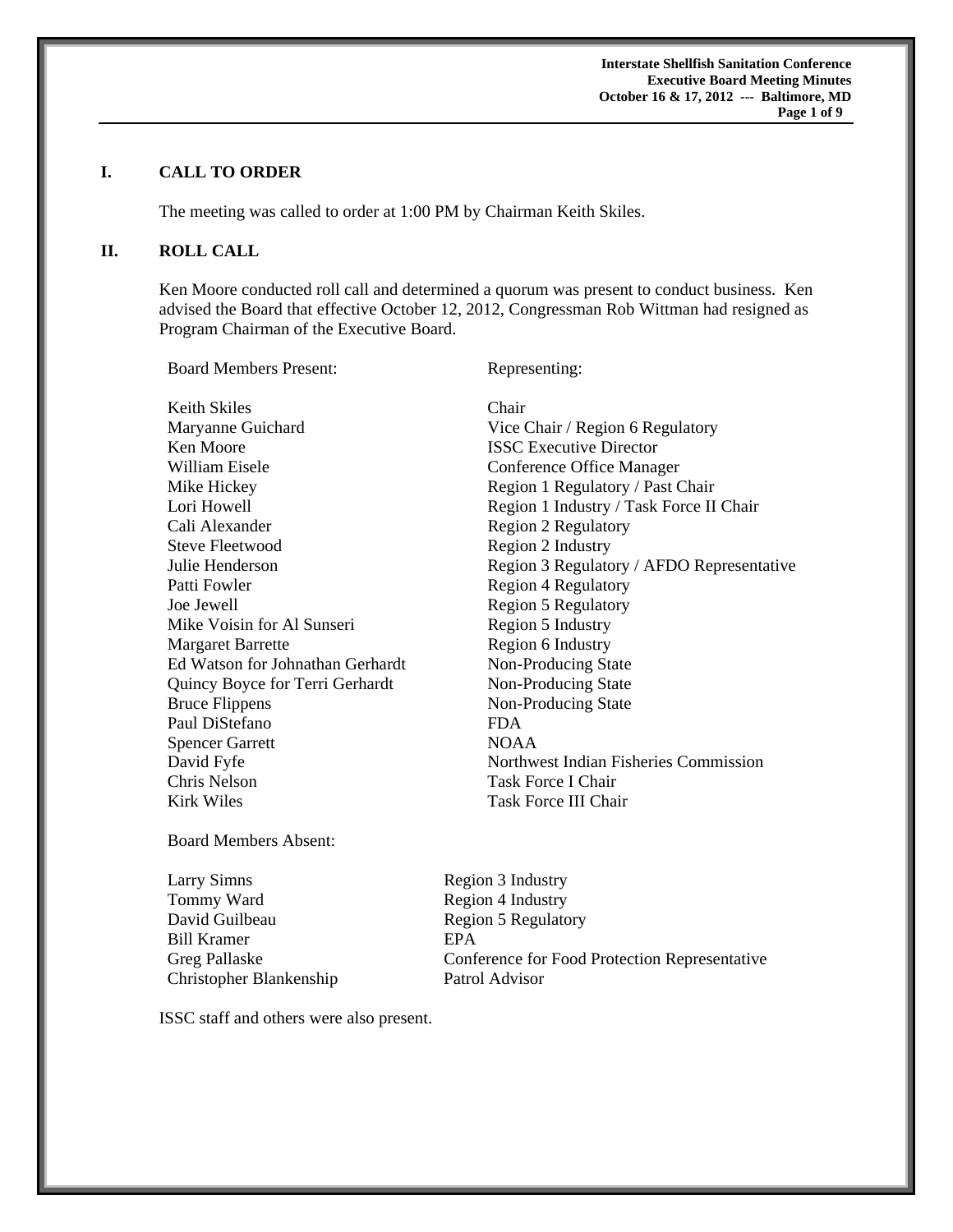**Interstate Shellfish Sanitation Conference Executive Board Meeting Minutes October 16 & 17, 2012 --- Baltimore, MD Page 2 of 9** 

### **III. EXECUTIVE BOARD**

A. Board Vacancies

Ken Moore advised that the Board continues to have a vacancy for the Consumer Advisory Representative and he is still trying to identify a person that would be willing to serve. Paul DiStefano suggested asking Kevin Smith (FDA). Chris Nelson suggested someone from the Conference for Food Protection, the National Restaurant Association or the Food Marketing Institute. Ken will propose options for discussion at the next Board meeting and Keith Skiles asked for suggestions from the Board.

### B. Conflict of Interest Statement

Following review of the Conflict of Interest Statement, a motion was made to reconsider this item at a future Board meeting. The motion was seconded and approved with a voice vote by the Board.

## **IV. MINUTES**

Following a motion and a second, the Board approved the minutes of the meetings listed below:

- A. September 13, 2012
- B. August 7, 2012
- C. April 13, 2012
- D. March 6 & 7, 2012 (Joe Jewell will be added as present at this meeting.)

# **V. INTRODUCTORY COMMENTS**

- A. Keith Skiles, Executive Board Chair welcomed Board members.
- B. Paul DiStefano, FDA, provided updates on the following issues that had previously been brought to the attention of the Board.
	- 1. The 2<sup>nd</sup> International Workshop on Molluscan Shellfish Area Classification and Management was held in Rhode Island September 24-28, 2012. Eleven countries participated. Exchange of program systems was presented.
	- 2. FDA is continuing to work with the EU to establish agreement to reopen trade between the countries.
	- 3. FDA continues to work on a signed seafood safety agreement with New Zealand to seafood safety agreement. There is currently an MOU between FDA and New Zealand.
	- 4. The State of Hawaii is interested in coming back into the NSSP program as a producing state.

Ken Moore informed the Board of Phil Busby's illness and the Executive Office will mail a card on behalf of the Board.

- C. Spencer Garrett, NOAA, provided updates on the following:
	- 1. Informed the Board that he hopes to be retired by January 3, 2013.
	- 2. Expressed concerns with NOAA budget issues and the effect it could have on future ISSC annual funding of \$75,000.
- D. Bill Kramer, EPA No comments were provided in Bill's absence.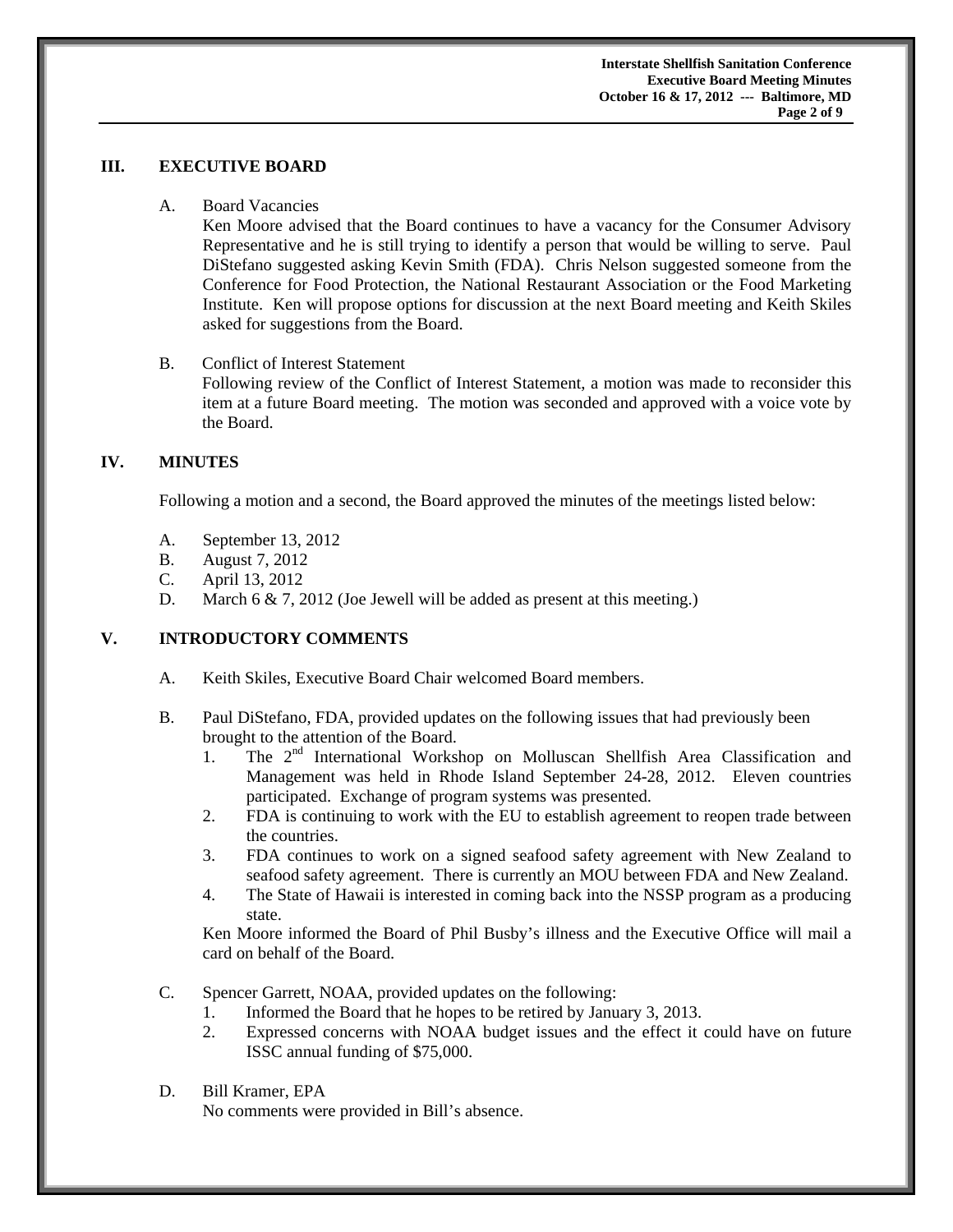**Interstate Shellfish Sanitation Conference Executive Board Meeting Minutes October 16 & 17, 2012 --- Baltimore, MD Page 3 of 9** 

### **VI. PROGRAM CHAIRMAN'S REPORT**

Ken Moore advised that the 2013 Biennial Meeting is scheduled for the Gulf Region. Bill Eisele reported on the progress in identifying hotels in Mississippi and Texas. The Executive Office will update the Board as information becomes available. The 2013 Spring Board meeting may be held in a different location due to funding issues.

## **VII. COMMITTEE REPORTS**

### A. Executive Committee

1. Grant Updates

Ken Moore advised that the 2013 grant award letter for our Cooperative Agreement with FDA had been furnished to Board members. No Board action was required.

2. Financial Statement

Ken Moore advised that the Board had been furnished a current Financial Statement and no action was required by the Board.

3. 2013 Budget

Ken Moore advised that the 2013 budget had been furnished to Board members. Following a motion and a second the Board approved the 2013 budget as submitted.

- 4. 2013 Membership Fees
	- a. Individual
	- b. State (Proposal 11-302)

Ken Moore presented information on current individual membership fees. Following a discussion a motion was made to delay action on a decision regarding individual and state membership fees until the 2013 Spring Board meeting. The motion was seconded and approved by the Board.

5. 2013 Draft Work Plan

Ken Moore reported that the Board had been furnished a copy of the 2013 ISSC Work Plan and asked Board members to review and furnish comments by email to the Executive Office no later than December 1, 2012.

## B. Audit Committee

Lori Howell advised that the draft audit reports for 2010 and 2011 had been reviewed by the Audit Committee and there are no concerns or deficiencies. She advised the Board that approval was needed so final reports could be issued. Following a motion and a second the Board approved the 2010 and 2011 audit reports.

C. Use of Press Committee

Ken Moore provided an update on information submitted to FDA. Paul DiStefano explained there had been a delay but the information has been forwarded to an internal FDA group that is developing protocol. A motion was made and seconded that the Board ask FDA for a progress report on the protocol and provide a report to the Board in March. The motion was approved by the Board.

## D. Depuration Review Committee

Ken Moore advised that in response to a letter from Tom Howell, the Board had previously approved a motion to appoint a work group to address modernization of depuration and how depuration-like processes apply. The work group was to include non-depuration persons. Ken said he had reviewed Tom's letter and developed a charge and a roster. Following a motion and a second, the Board approved the Depuration Review Committee charge and roster. Steve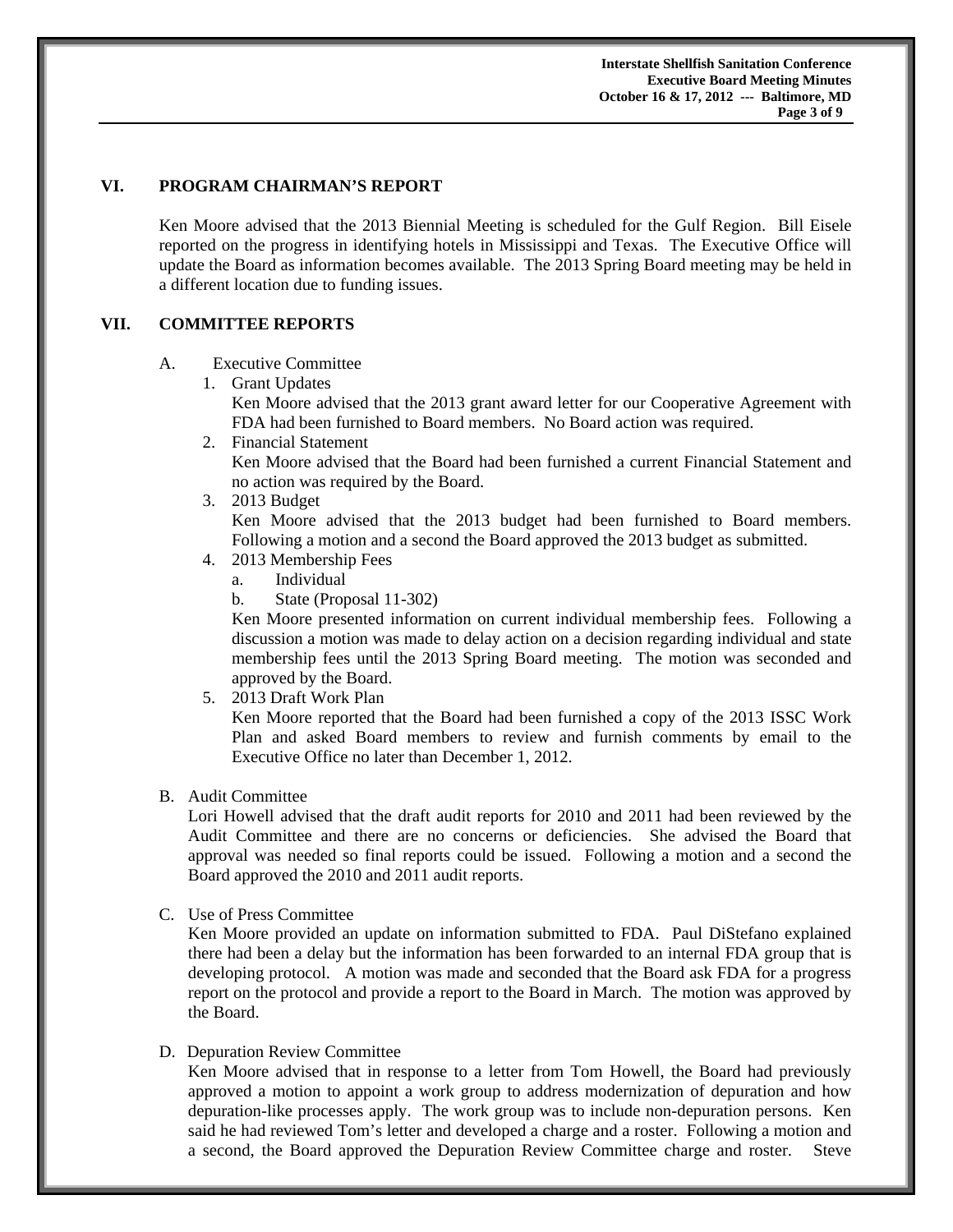Fleetwood requested that he be replaced on this committee by Cali Alexander. There was no objection by the Board.

E. Import Assessment Committee

Ken Moore advised that Sandy Shepherd had requested additional information on NOAA on fisheries import data and asked if NOAA and FDA are communicating on NON-MOU product entries. Following a discussion Spencer Garrett agreed to discuss this item with FDA and provide an update to the Board at the March meeting. A motion was made and seconded to send a letter to quality control staff of major broad line distributors in the US to make them aware of imported product from non MOU countries is from an unapproved source and a State in the NSSP can take action. Ken said a distribution list needs to be identified before the letter can be sent. FDA and States will be copied on the letter. Margaret Barrette asked that the letter include an invitation to attend a future Board meeting for further discussion. The motion was approved by the Board. Lori Howell suggested renewing the charge of the Import Assessment Committee.

#### **VIII. Old Business**

A. California Regulations Update

 Ken Moore reported on California's efforts to change their regulations regarding <30 MPN/gram non-detect. He said that California had to revise the Fiscal Impact form that goes with the package to change the regulations and that is now back in their budget shop. California said they are still making slow but steady progress. A motion was made and seconded that the Board direct the Executive Director to write California a letter stressing the importance of participation and voting in the Conference. The motion was approved by the Board.

B. Virginia *Vv* Case Reconsideration Request

 Keith Skiles passed the gavel to Vice Chair Maryanne Guichard during discussion of this item. Ken Moore reported that a letter had been received from the Virginia State Health Commissioner. Senator Richard Stuart was in attendance and Congressman Rob Wittman joined the meeting by phone. Congressman Wittman and Senator Stuart presented information to the Board on new evidence on a *Vv* illness case attributed to Virginia and asked the Board to consider the new evidence and return this case back to the *Vv* Illness Review Subcommittee for due diligence and reconsideration. Following discussion, a motion was made to send this request for reconsideration related to this illness back to the *Vv* Illness Review Subcommittee for further review and deliberation and report the findings of the Subcommittee at the next Board meeting. The motion was seconded and failed by a show of hands (Yes 5; No 6) of the Board.

C. Proposal 05-310 (NSSP Evaluation Criteria Committee Shellfish Sanitation Plant Element Evaluation Criteria)

Ken Moore reported on the background of this proposal that was adopted by the Conference in 2005 and advised that a letter had been sent to States advising that the ISSC Voting Delegates adopted Proposal 05-310 which established Plant Sanitation Evaluation Criteria of the National Shellfish Sanitation Program (NSSP). He said the letter also advised that FDA had concurred with the Conference adoption of this proposal and would be using these criteria in evaluating State programs in 2012. FDA has used these criteria for the past two (2) years in a pilot to test and refine the criteria. States were advised to review these criteria recognizing the possible impact for their program. Paul DiStefano reported on results of the criteria and said that the majority of States were in compliance with these criteria. Following a lengthy discussion by the Board no action was required by the Board.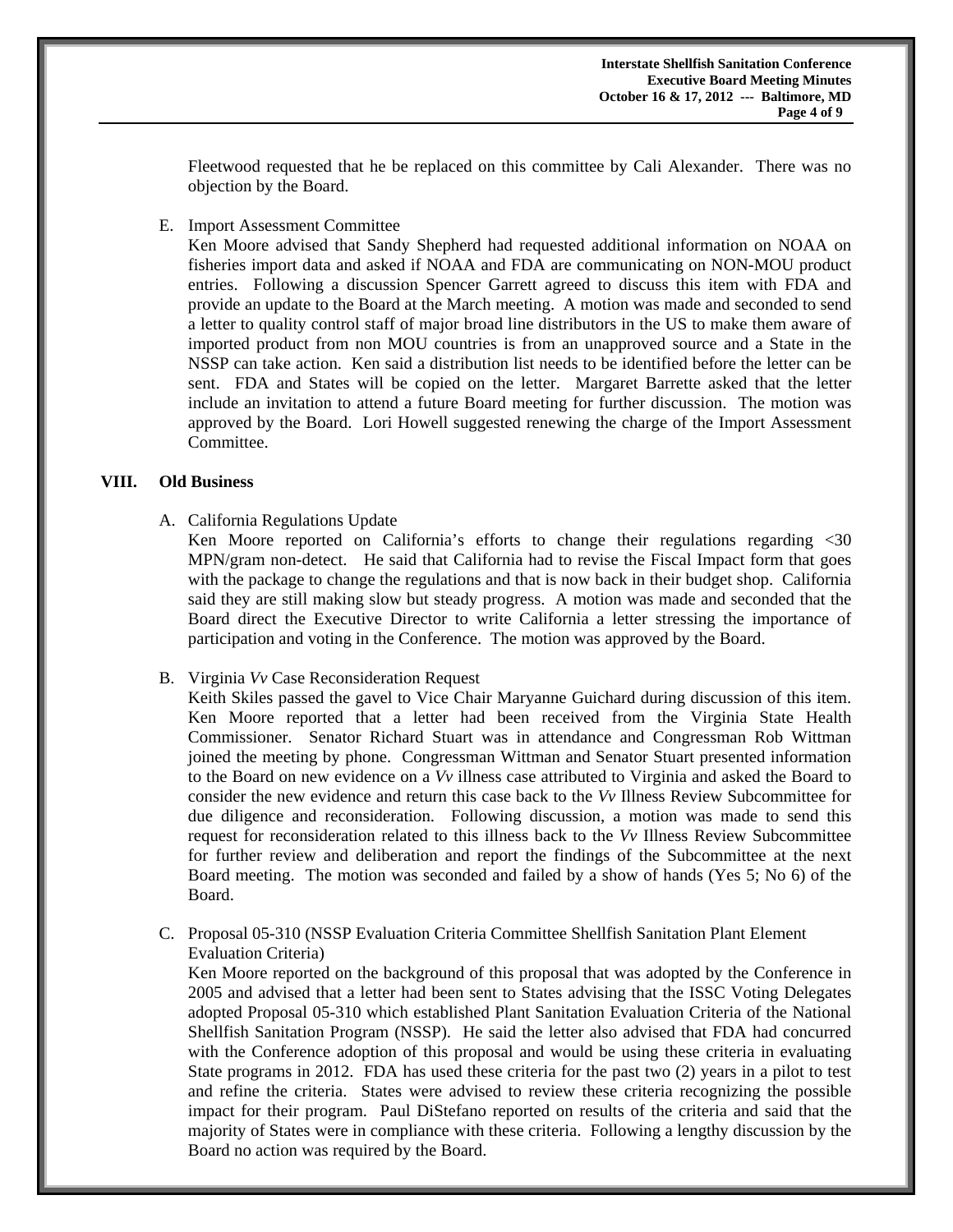- D. Proposal 11-201 Part A (*Vibrio vulnificus* Risk Management of Oysters)
	- 1. FDA Concurrence Update

Ken Moore advised that a letter had been received from FDA informing the ISSC of FDA's concurrence with adoption of the Conference's Proposal 11-201A to initiate a new plan to reduce illnesses and deaths resulting from *Vibrio vulnificus* in raw oysters. Following a discussion a motion was made and seconded that the ISSC request evaluation criteria from FDA, which will be distributed to the Board for comments, prior to implementation in the FDA compliance program. The motion was approved by the Board. A motion was made and seconded to choose implementation date of December 1, 2012. The motion was approved by the Board.

2. *Vv* Illness Review Subcommittee Charge

 Ken Moore explained to the Board that the review of *Vv* cases will be different under risk per serving criteria. He suggested that the Subcommittee charge be revamped and said additional elements need to be reviewed. Ken Moore, Keith Skiles and Lori Howell will develop a new charge and the Subcommittee will be charged to go back several years and review all cases. There was no objection from the Board.

E. Proposal 11-201 Part B (Time/Temperature Requirements) Model Ordinance

Margaret Barrette presented a PCSGA letter and concerns with a motion for suspension of all changes for time temperature requirements. The motion was seconded. A substitute motion was made that in response to PCSGA, between now and March 1, 2013, all clarifications be complete and the ISSC meet in each region to discuss the implementation of these requirements. The substitute motion was seconded and the substitute motion carried with a voice vote by the Board. Ken Moore agreed to develop a questions and answers page for time temperature requirements and post on the ISSC website. Further discussion was tabled by a motion and a second. The Board approved the motion. Mike Voisin asked for a definition of "receipt". The following day Ken Moore presented the Board with a revised document for discussion on Chapter VIII A. 3. Matrix Deleted Level 4 Revised Level 3; Page 2 of 11 Chapter XI. B. (2); B. 2. (c) Reject changes; and Page 2 of 9 Chapter XIII. B. (4). Following a lengthy discussion, a motion was made and seconded to keep the current documents in place and postpone any changes to language until the next Biennial Meeting. A substitute motion was made and seconded that the Board refer the documents back to the Shipping & Receiving Committee and task that Committee to review the suggested changes and further directed this document be brought back to the Board for discussion at the March 2013 meeting. The Board voted by a show of hands with eight (8) voting yes and five (5) voting no. The substitute motion passed.

F. Online *Vv* Courses for Physicians, Nurses & Dieticians

Ken Moore updated the Board on the costs involved with maintaining and updating the online *Vv* courses. Following a discussion and a second a motion was made to continue funding of these courses if the funds are available and seek other grant funding to support the courses. Ken said a cost analysis can be developed and provided to the Board. The Board approved the motion.

#### G. FDA Dilution Policy 1000:1

Ken Moore advised that the Board had previously been furnished a letter from to ISSC to FDA regarding FDA's program application of the 1000:1 Dilution Policy for classifying waters adjacent to sewage wastewater treatment plants. As a follow up to the discussion the Executive Board requesting that FDA revisit the agency's position on its 1000:1 Dilution Policy. This specific policy is not currently a part of the National Shellfish Sanitation Program (NSSP). There was agreement that a guidance document should be submitted as a proposal for incorporation into the NSSP. The Executive Board is not opposed to the use of dilution studies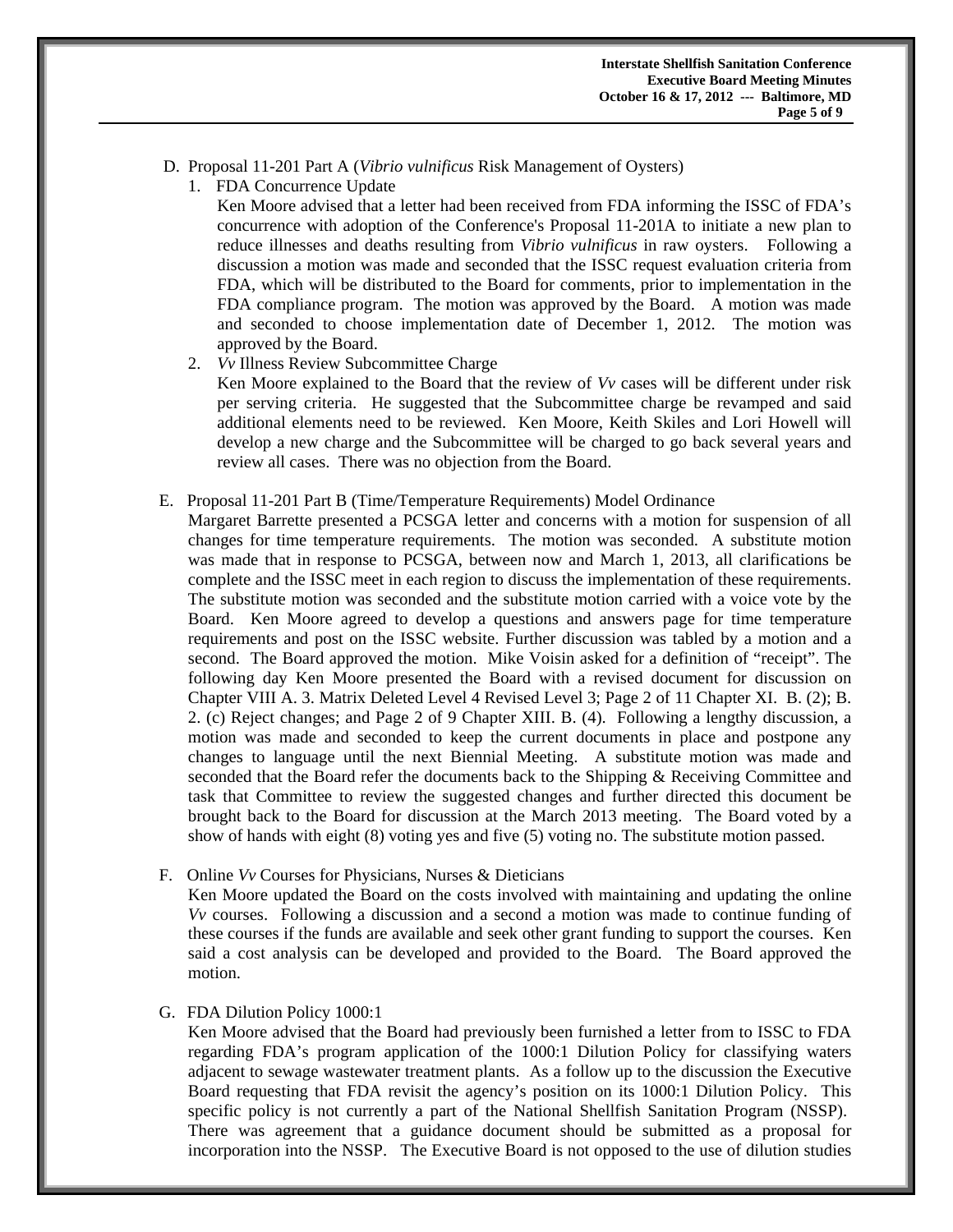**Interstate Shellfish Sanitation Conference Executive Board Meeting Minutes October 16 & 17, 2012 --- Baltimore, MD Page 6 of 9** 

> for determining appropriate classification for growing water adjacent to sewage treatment plants, it is imperative that recommended dye study standards be reviewed by ISSC. However, until formally recognized by the ISSC for incorporation into the NSSP, FDA is requested to instruct shellfish specialists and States that use of the 1000:1 Dilution Policy is not a mandatory requirement. A motion was made and seconded that ISSC send a letter to the States advising that this is not a mandatory requirement but rather a recommendation by FDA. The motion was approved by the Board.

### H. Korean Update

Paul DiStefano provided an update to the Board on the Korean product recall and said he will provide a progress report to the Board at the next meeting. Paul said that no timeline has been set for Korean recertification. FDA will respond directly to Cali Alexander in reference to questions on Korean product she has embargoed. There was further discussion regard FDA and MOUs with foreign countries. No action was required by the Board.

I. Laboratory Approval for PHP Validation & Verification

Ken Moore reported that in 2001 the ISSC Executive adopted interim criteria for laboratories, involved in PHP validation and verification and States are responsible for assuming laboratory compliance with these criteria. He said FDA is now evaluating state programs using these criteria and are finding laboratories that are not in conformance with the criteria. Following discussions with the FDA, the ISSC Executive Board recommended that effective January 1, 2013 that validation and verification analytical data will only be allowed from laboratories meeting the ISSC adopted laboratory criteria. He said States which have licensed, permitted, or certified PHP processors would be requested to advise these processors within their states of these requirements and the effective date of implementation. Ken advised the Board that he would send a letter to the States and will furnish costs of sampling at the next Board meeting.

## J. ISSC Issue to Conference for Food Protection (Retail Food Programs)

Ken Moore reported that a request had been received from the Conference for Food Protection asking ISSC to co-write a letter to States asking them to educate retail food establishment operators in their jurisdiction on the proper methods of handling raw molluscan shellfish, and to take enforcement action where applicable to ensure the requirements are followed. Ken said he would review the letter again and suggest alternate language in the letter and Board members could review and provide comments on the letter. No action was required by the Board.

K. PHP Oyster Sensory Final Report

Ken Moore reported that the final report had been received for this project and the report will be posted on the ISSC website. No action was required by the Board.

L. ISSC Grants Final Reports for *Vibrio* Technology Projects

Ken Moore reported that the findings of these projects had been received. He said the reports had been distributed to a group for review and did the reports meet the scope of the project. Ken asked for suggestions on how to best use this information. A motion was made and seconded that Steve Otwell's report be expanded into more of a publication and for the technical terms needed to be defined. The motion was approved by the Board.

### **IX. New Business**

A. Shellfish Control Authority Contact on ISSC Web Site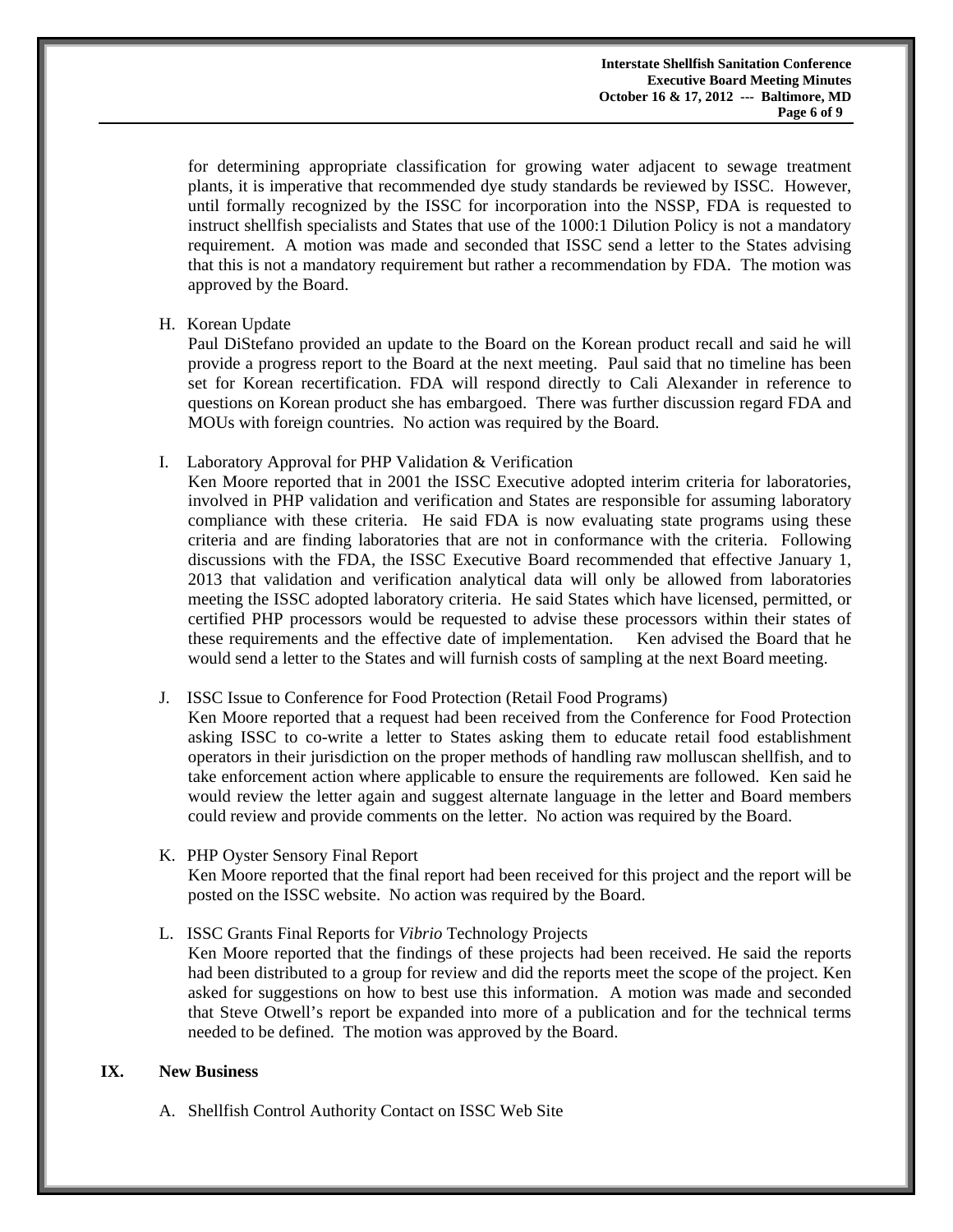Ken Moore presented background on the State Shellfish Control Authority contact page on the ISSC website and explained that there is only one contact per category. No action was required by the Board.

- B. Placement of Program Compliance Evaluation Criteria Ken Moore explained that one set of program compliance evaluation criteria placement is in the ISSC Constitution, Bylaws, and Procedures one set is in the Model Ordinance and another set is in the Guidance Documents. Ken advised that he would like to postpone discussion of this item until March meeting. No action was required by the Board.
- C. Connecticut House of Representatives Member Inquiry Ken Moore reported that a letter from a Connecticut House of Representatives Member had been received inquiring about *Vp* control responses to outbreaks. He said this letter was provided to the Board as information and no action was required by the Board at this time.
- D. New Jersey Borough of Highlands (Highlands Depuration Commission) Inquiry Ken Moore referred the Board to the letter from Highlands dated July 3, 2012. Gef Flemlin spoke to the issue and provided handouts. Dennis Kavanaugh of Sandy Hook Waterman's Alliance also presented information to the Board. No action was required by the Board. Ken advised Mr. Flemlin and Mr. Kavanagh that they needed to submit a proposal at the 2013 Biennial Meeting and the forms would be provided by the Executive Office. Ken also offered his assistance in putting a proposal together.
- E. State Survey Proposal 09-212 (Training Requirements for Harvesters & Dealers) Ken Moore asked the Board if they would like to see a proposal on how a program can be developed and delivered. Following a discussion, a motion as made to pursue development of harvester and dealer education courses and present this item to the Board at the March meeting. The motion was seconded and approved by the Board.
- F. Proposal 11-114 (Requirement for the Authority During a Suspected Oyster Related Outbreak) Ken Moore all states should be included in and closure notification from ISSC. States are required to notify us of recalls but there are not requirements0 that closures be included in notification to ISSC. No action was taken by the Board. This item will be brought back to the Board in March 2013.
- G. Re-submerging Shellfish Harvested under *Vibrio* Plans

Ken Moore reported on this item and said an interest had been expressed in resubmerging shellfish harvested under *Vibrio* Plans. Following a discussion, Maryanne Guichard said she supports a group to look at this issue and more data is needed. A motion was made to form a workgroup to discuss and develop standards for equivalent controls for resubmerging for *Vibrios*. The motion was seconded and approved by the Board.

H. Standards for Equivalent Controls

Ken Moore reported that we have no standards for equivalent controls and we need a committee to develop guidelines. It was agreed that we need more data and members were supportive of having a group look at this issue. A motion was made and seconded to develop a committee to discuss and develop standards for equivalent controls for *Vibrios* and address the issue of resubmerging with some guidelines that can be used. The Board approved the motion. . Following a discussion, another motion was made and seconded to do a call for data-Motion carries. The Board also approved this motion. Sections of the Guide to be reviewed are:

1. Model Ordinance Chapter II. @ .06 B. (4) (b) (vi) [*Vp* Controls] 0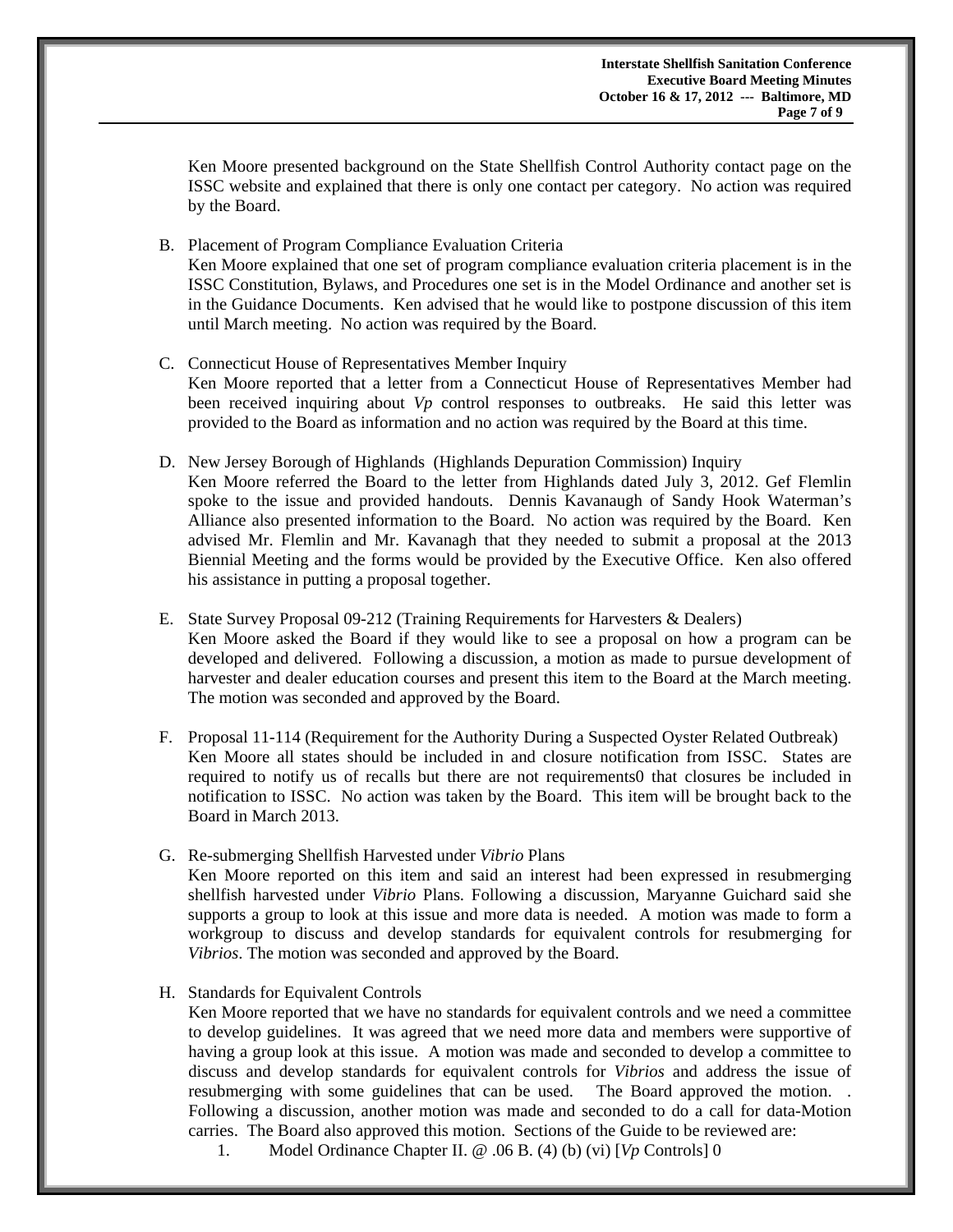- 2. Model Ordinance Chapter II. @ .05 E. (1) (b) (iv) [*Vv* Controls]
- 3. Proposal 09-231 PHP Handling

Board action on this item will also address Item G. above.

# I. Status of FDA 2012 State *Vibrio* Plan Evaluations

 Paul DiStefano presented some of the findings as information to the Board. Paul agreed that no state names would be used and he would use generalities in his report.

- Vibrio reports will be separate from state evaluations
- On board temperature control not doing what it is supposed to do
- Logs indicating white tag product that does not meet requirements
- Not meeting harvest times segregation of product not achieving internal temperature 50 / 10 hour
- No efforts to have dealers demonstrate coolers are capable to achieve this.
- No effort to ensure dealers are complying
- State's control plan does not include requirement for 50 /10 hour
- Greatest deficiency cool down from harvest to 50 when in the cooler
- Most state plans met minimum requirements of program.
- States are capable of meeting current requirements of plan
- Plans are consistent with requirements for establishing a plan
- Seeing significant improvement in terms of regulatory compliance to take immediate action when they see deficiencies and bring product back into control.
- Seems to be significant improvements in efforts by states to see that states are in compliance
- Evaluations are better as far as States and industry compliance

No action was required by the Board.

#### J. ISSC Voting

1. Foreign Country Participation in ISSC

 Ken Moore advised the Board that foreign countries have expressed an interest in participation in the ISSC unresolved issue process. Ken said the countries want to use this process to protest FDA evaluations. No action was taken by the Board.

2. State Vote Allocation In response to an inquiry from Margaret Barrette, Ken Moore explained the state vote allocation process of the ISSC. Following a discussion, no action was taken by the Board.

#### K. Foreign MOU Requirements

 Ken Moore suggested that ISSC provide input to FDA on what MOU requirements should be regarding foreign countries. Paul DiStefano will make a presentation at the March Board meeting on procedures used by FDA to grant MOUs to foreign countries. No action was required by the Board.

### L. AOAC Approved Methods

 Ken Moore advised that he and Patti Fowler will submit a proposal at the 2013 Biennial Meeting to reduce the level of requirements associated with Conference adoption of methods validated by the AOAC. He said that the AOAC criterion exceeds the requirements of the ISSC. He said this item will be brought back to the Board in March for reconsideration. No action was required by the Board at this time.

# M.  $9<sup>th</sup> International Conference on Molluscan Shellfish Safety (Australia)$

 Ken Moore asked for direction from Board on attendance at this meeting to represent the ISSC. Paul DiStefano recommended that Ken or Keith attend. A motion was made to send one person to participate in the meeting in Australia. The motion was seconded and approved by the Board.